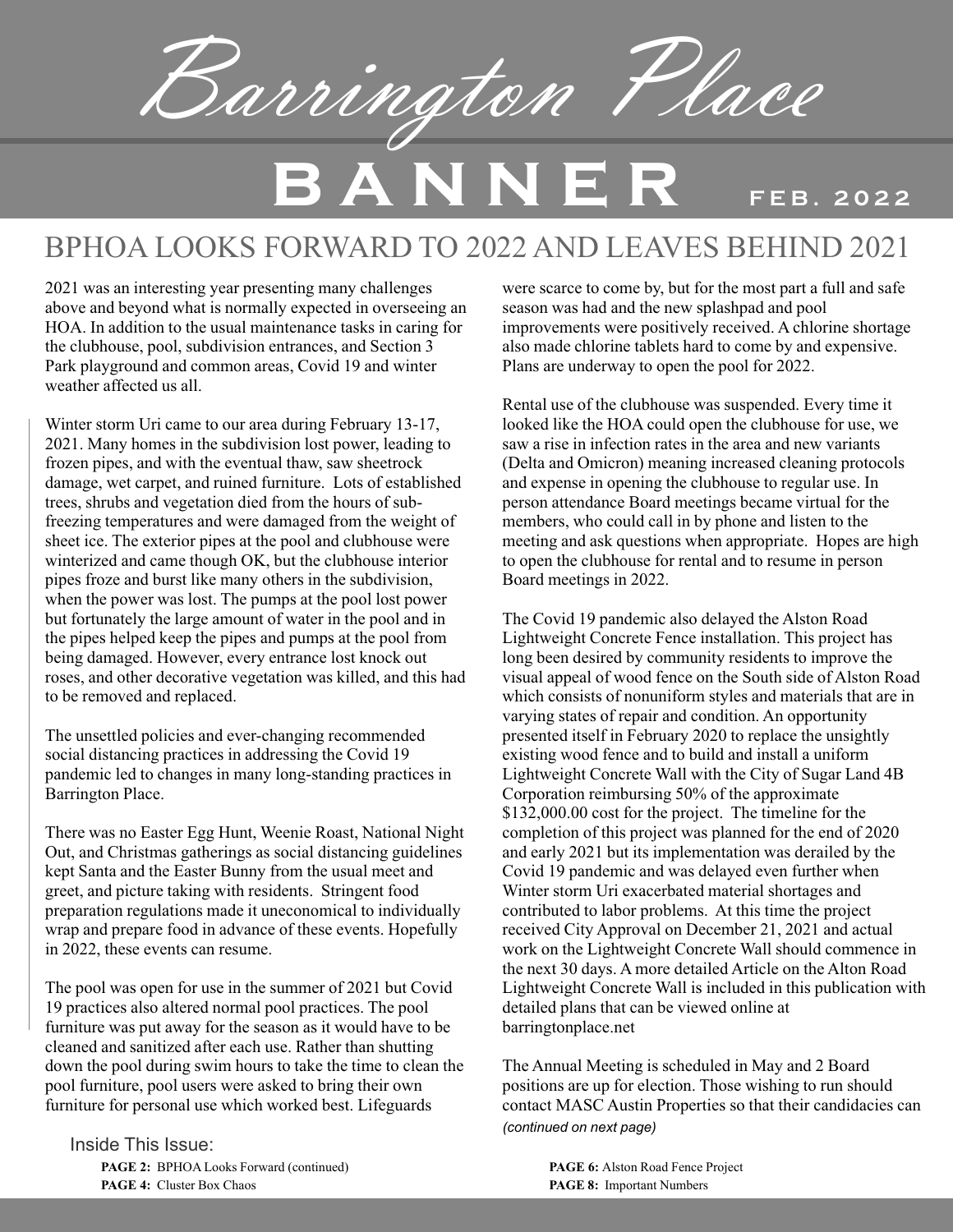### BPHOA LOOKS FORWARD... (CONTINUED)

be forwarded to the Nominating Committee. The Board has several methods in which to convey information to its members. There is the HOA website "barringtonplace.net" which can be accessed 24 hours a day. There is the TownSq App which one can sign up for to receive information. There are newsletters that are periodically published and mailed to members. There are entrance signs that post information and the bulletin board at the Clubhouse.

Information sharing is not one way. By using the TownSq App, messages and questions can be sent by the homeowner to the HOA. Phone calls can be made to MASC Austin Properties at 713-776-1771 and emails can be sent to aconnell@mascapi.com. **At this point approximately 362 home owners out of 1021** in the HOA have signed up to receive notifications through the TownSq App. Again all owners are encouraged to participate in meetings, join committees, and volunteer to make our community a better place to live. The more input and participation we have from the Owners, the better we can address issues in the subdivision.

#### **Help Wanted: Bilingual HOA Member who can help translate basic HOA forms into other languages**



Barrington Place HOA is a very diverse community. It enriches us to see the various cultures share their unique heritage with the community. However, at times, it makes communication difficult on very basic matters. Every homeowner who wants to make an improvement to their home needs to complete and send to the management company a Request For Home Improvements Approval Form "RFHIA" before starting work on their projects.

Recently a homeowner of Vietnamese heritage contacted the HOA about submitting a RFHIA form. The form is in English and the homeowner did their best to fill in the form but that understanding took time and repeated efforts since English was a 2nd language to the homeowner. The homeowner was able to make his improvement but the process showed the Board that there is a problem. Maybe with the help of the community we can solve that problem. There are many other languages, besides English, that are spoken/read in the HOA in numerous households. Some of the many languages in our homes include Spanish speaking/reading individuals, others are fluent with many Chinese dialects, and still others use different languages. Again, Barrington Place is a very diverse community.

So, we are asking for your help. We see a problem and we want to solve that problem. Barrington Place belongs to every homeowner regardless of what language they speak or read. The Board does not want any group to feel isolated or neglected. If persons are willing to help and we find success, we can see if other items such as the newsletter and website can be adjusted to be more effective and helpful in communicating with the many and varied residents of Barrington Place HOA.

### BARRINGTON **PLACE** HOMEOWNERS ASSOCIATION

Managed By: MASC Austin Properties, Inc. 945 Eldridge Road Sugar Land, TX 77478 (713) 776-1771 www.mascapi.com

Angela Connell, Property Manager aconnell@mascapi.com

#### **BOARD OF DIRECTORS**

**President** Ken Langer

**Vice-President** James Lucas

**Secretary** Lynn Johnson

**Treasurer** Al Lockwood

**At Large** Melanie Cockrell



COMMUNITY WEBSITE: WWW.BARRINGTONPLACE.NET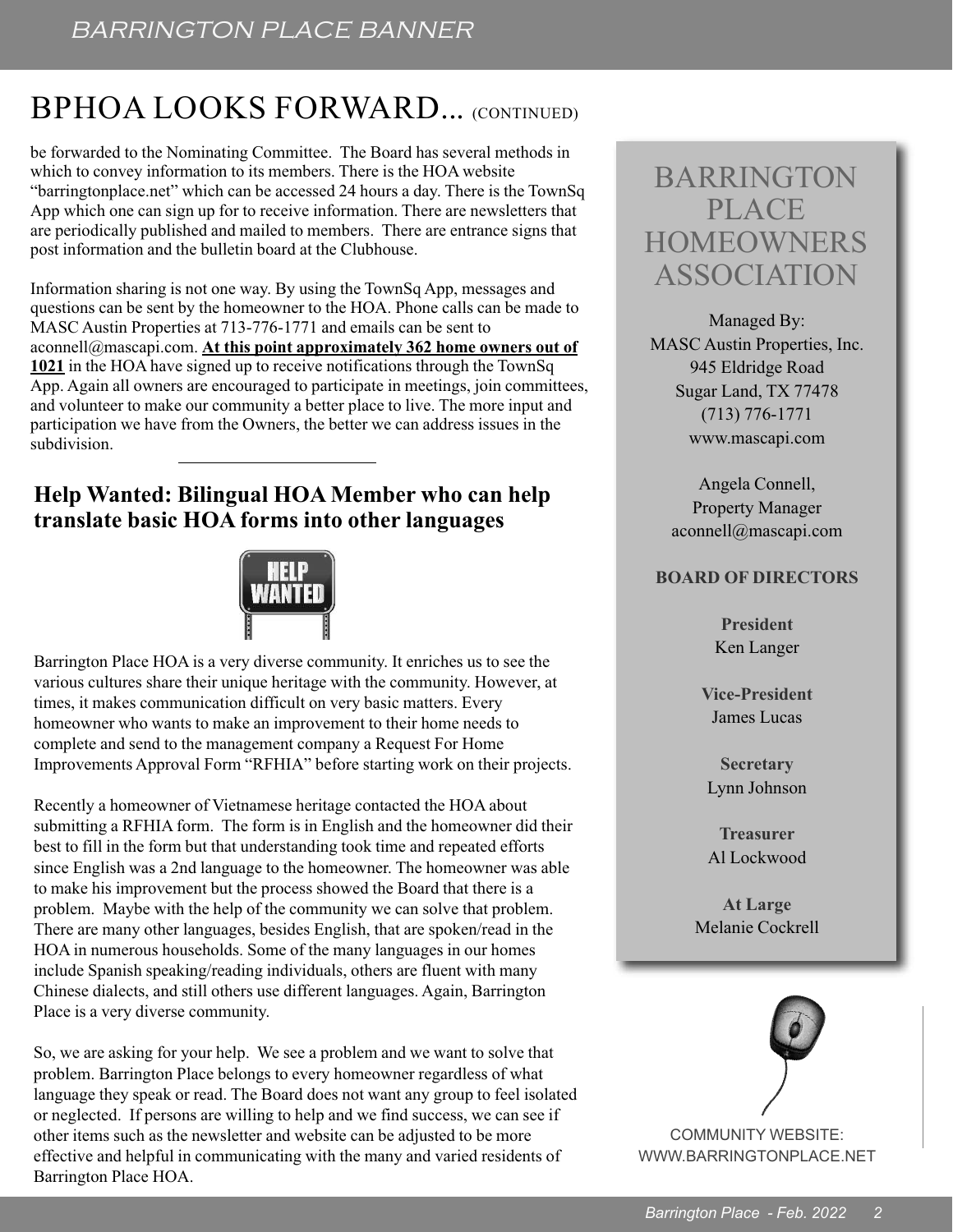### HOA ANNUAL MEETING

On Thursday, May 19, 2022, the Barrington Place Homeowners' Association (BPHOA) will hold its Annual Meeting at the clubhouse at 13318 Rosstown, at 7:30 p.m. On that date the membership will elect two (2) Board of Director positions currently set to expire on May 19, 2022. The two Board position terms are for two (2) years. Al Lockwood and Kenneth Langer will be running for re-election for positions  $4 \& 5$  respectively. Those wishing to run for a Board position should contact the management company, MASC Austin Properties, at 945 Eldridge Road, Sugar Land, Texas 77478, as soon as possible.



The candidate may submit a candidate profile for publication in the April Banner and for display on the HOA website. Candidates are requested to keep profiles to 400 words or less due to space allocation in the Banner. Should a candidate wish to submit a longer candidate profile, a notation will be made in the Banner that a more extensive profile is posted on the Barrington Place website. Candidate Profiles will be published in the Banner one time during April. All timely submitted profiles shall be kept on the Barrington Place website from the date first published on the website until May 20, 2022, after which they will be removed. Changes to a candidate profile on the BP website may be made by a candidate as long as changes are timely made. All candidates are requested to avoid vulgarisms and profanity in their profiles. Due to printing deadlines and the uncertainty of United States Postal delivery, and cost saving measures limiting the monthly printing of Banner issues to the month of April, it is questionable whether or not that an issue of the Banner printed in May 2022, would reach the membership before May 19, 2022; therefore, no proxy ballots or candidate profiles will be published in any May Banner issue.

#### MAJOR DATES & DEADLINES FOR MAY 2022 ELECTION

**January Website -** Announcement of May 19, 2022, Board Election. Management Company to take names of candidates for Board positions and forward same to Nominating Committee for consideration and forward any candidate profiles for publication in future Banner issues to publisher and for posting on barringtonplace.net website.

**February Website & Banner** - Announcement of May 19, 2022, Board Election. Management Company to take names of candidates for Board positions and forward same to Nominating Committee for consideration and forward any candidate profiles for publication in future Banner issues to publisher and for posting on barringtonplace.net website.

**March Website** - Announcement of May 19, 2022, Board Election. Management Company to take names of candidates for Board positions and forward same to Nominating Committee for consideration and forward any candidate profiles for publication in future Banner issues to publisher and for posting on barringtonplace.net website.

**April Website & Banner** - All candidacies, submissions of candidate profiles and listing of candidate's name on proxy ballot for distribution in the April Banner issue must be received by Friday, April 15, by 5:00 pm for Nominating Committee consideration. All candidacies, submissions of candidate profiles and listing of candidate's name on proxy ballot for distribution in the April Banner issue are directed to: MASC Austin Properties, Inc. Phone#: (713) 776-1771, Facsimile#: (713) 776-1777, E-Mail Address: aconnell@mascapi.com.

All candidacies received after the April 15, 2022, 5:00 pm deadline will not be considered by the Nominating Committee and will not be published in the April Banner and will not be posted on the barringtonplace.net website. After the April 15, 2022, 5:00 pm deadline, no further changes will be made to timely submitted candidate profiles or proxy ballots printed in the Banner. Further inquiries about candidacies, submissions of candidate profiles and listing of candidate's name on proxy ballot for timely distribution in the April Banner issue should be directed to: MASC Austin Properties, Inc. Phone#: (713) 776-1771, Facsimile#: (713) 776-1777, E-Mail Address: aconnell@mascapi.com.

**Nominating Committee Deadline – April 15, 2022** - All candidate applications must be reduced to writing and signed by the Applicant and submitted on or before 5:00 pm on April 15, 2022 to the Nominating Committee for its consideration. All candidacies submitted to the Nominating Committee should be directed to: MASC Austin Properties, Inc. Phone #: (713) 776- 1771, Facsimile #: (713) 776-1777, E-Mail Address: aconnell@mascapi.com. All candidacies received after this April 15, 2022, 5:00 pm deadline will not be considered by the Nominating Committee in making its nominations for Board of Directors.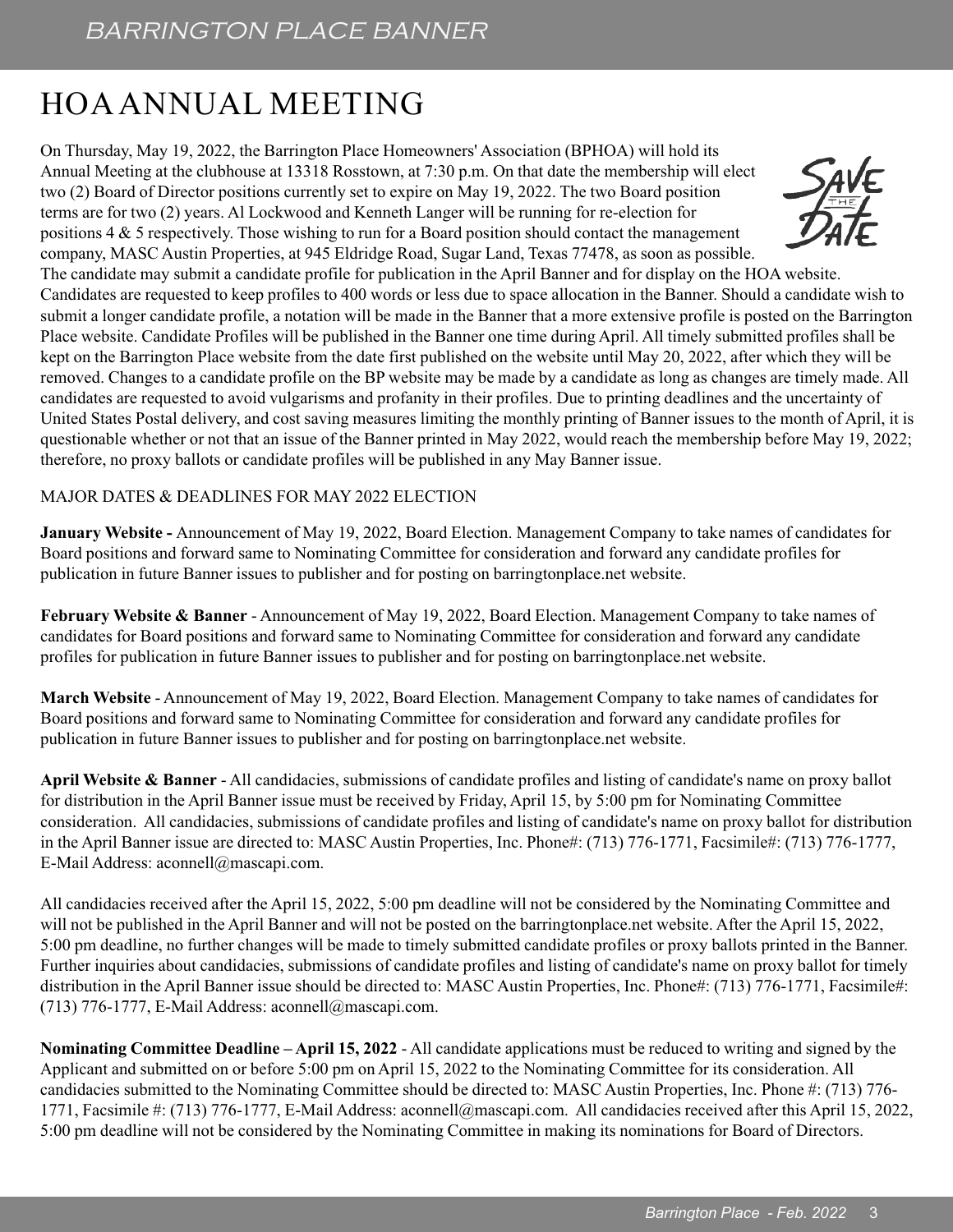### **CLuSTER BOx CHAOS!! WHy IT SHOuLD MATTER TO yOu!**

Barrington Place has a love/hate relationship with the USPS. Did you know part of Barrington Place still has home curbside delivery of their mail? Yes, those lucky residents to the east of Barrington Place Drive for the most part get Mail the old-fashioned way, delivered to a curbside mailbox. Yet, even those lucky to have home curbside delivery have legitimate complaints that people open their mailboxes and take mail that does not belong to them. The rest of the



subdivision, only know the daily chore of going to get their mail from what is known as a "Cluster Box". The USPS has concluded that Cluster Box delivery saves it both time and money compared to curbside delivery. Many Cluster Box mail recipients have reported that the Cluster Boxes are unsecure and that mail has been stolen from the Cluster Boxes. Getting an accurate report from the USPS on Cluster Boxes and the security of Cluster Boxes is very much like the weather. The responses change depending on who you talk with and when you talk with the Postmaster, the actual mail carriers, and different workers of the Postal System.

Did you know that there are 39 concrete pads scattered about Barrington Place subdivision on which the individual cluster boxes stand? Back in 2019, I went and counted each and every pad and box, taking photos along the way. Some pads have as few as 1 box and some pads have as many as 4 boxes. There are 78 individual Boxes in Barrington Place. Not all Boxes are created equally. Some hold letters, some hold large parcels, and some are a combination of both. Some Boxes are a few years old and in good condition to excellent condition. Many are older models that were installed as each section in the subdivision was initially built out and are wearing out after years of exposure to the elements.

The USPS in its infinite wisdom, cites a regulation 632.11 Responsibilities, from its Postal Operations Manual, taking the position that the HOA's are responsible for the monetary cost for replacement of worn out and brokendown cluster boxes. Ironically a lot of the boxes have metal plaques attached to them reading something along the line of U.S. Mail, PROPERTY OF THE U.S. POSTAL SERVICE, APPROVED BY THE POSTMASTER GENERAL, along with a Manufacturer Date, Serial Number and Contract number.

So, even though the HOA does not own the cluster boxes, the USPS is arguing that it is the individual homeowner's and HOA's responsibility to pay for any new cluster boxes. A "law", Title 19, United States Code, Section 1705, makes it a crime to vandalize mailboxes or to injure or deface them, Violators can be fined up to \$250,000 or imprisoned for, each act of vandalism. This ignorant author thought it was a felony to even tamper with a mailbox, let alone fix or replace it, yet the USPS "regulation" is seemingly the only thing the Postmaster understands.

#### SO WHAT DOES ALL THIS MEAN? CLUSTER BOXES COST MONEY, LOTS & LOTS OF MONEY \$\$\$\$\$\$.

Prices range from \$1200 to \$2000 for each box right now. That does not include the cost to install, remove and cart off the old Cluster Box. Additionally, many of the concrete pads on which the boxes are installed are not ADA Compliant. Boxes open out toward the Street requiring persons to sometimes stand in the way of oncoming traffic to retrieve their mail. Wheelchairs cannot access the pad in locations. Additionally, the concrete pads are for the most part located in City of Sugar Land Right of Ways adjacent to the streets, so the City has its finger in the pie too and has some say so over the matter. While many Boxes are in good shape for now, others are not and will need replacing. 78 boxes x \$2000 per box equals \$156,000. WOW, that means every Owner has to pay an additional \$156.00 at today's prices to cover the cost to replace the boxes sometime in the future if the Post Office gets its way.

So far the HOA has managed to avoid this problem. When several cluster boxes in the last few years were rusted through on Ryderwood and on Kingsmill, the HOA asked for the Cluster Boxes to be replaced. The USPS told the HOA it was the HOA's problem and responsibility. However, new Cluster Boxes on each occasion, appeared without notice replacing the older worn-out Cluster Boxes. No one told the HOA why, or followed up with an explanation, it just happened. The HOA needs your help. If you know a way around these problems, let the HOA know. If you have connections or contacts with the USPS, let us know. Our protests and questions about Cluster boxes, their replacement, and how to make them and individual mailboxes more secure from theft have fallen on deaf ears. The address for the Postmaster is as follows: SUGAR LAND — Post Office™, 225 MATLAGE WAY SUGAR LAND, TX 77478. Phone number: 281-494-2052.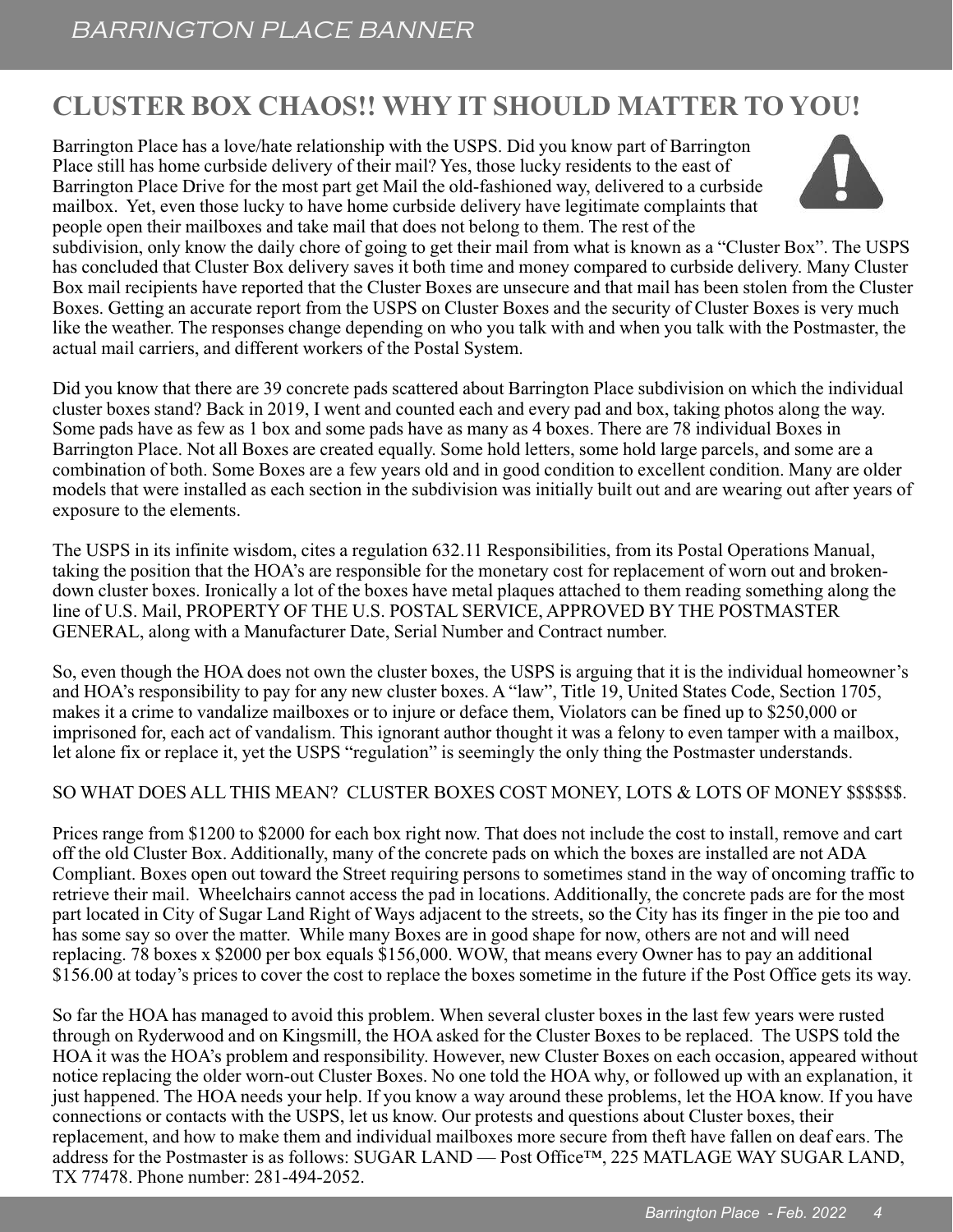### **CHRISTMAS DECORATING CONTEST WINNERS! CONGRATS!**









2103 Collingsfield Dr. 13002 Careywood Dr. 2118 Barrington Place Dr. 12822 Newberry Dr.



# 2022 HOAASSESSMENT DUE JANUARY 31ST

The last day to make your payment for the 2022 annual assessment was January 31, 2022. All past due accounts will be assessed interest in the amount of 10% per annum. A letter will be mailed after February 15th to all homeowners with past due balances. A certified demand letter, with a minimum \$45 collection fee being assessed to the account, will be sent after March 15th. All past due accounts will be turned over to the association's attorney for collection after April 15th. The collection process will be pursued to the full extent of the law, including foreclosure if necessary.



- Any account which reflects an outstanding balance prior to 2022 that was not paid in full by January 31, 2022, is not eligible to receive the 2022 discount.
- Please write your Barrington Place HOA address or account number on the lower left corner of your check. Your account number is shown on the invoice you received in the mail.
- You can make an online payment using the TownSq app. *Information on registering for TownSq can be found in this newsletter.*

Please make your check payable to Barrington Place HOA, Inc., and mail it in care of MASC Austin Properties, Inc., 945 Eldridge Road, Sugar Land, TX 77478. If you need to make payment arrangements, please contact our accounting department at MASC Austin Properties, Inc. at 713-776-1771 or via email to pmancuso@mascapi.com.

### **KEEP uPWITH BARRINGTON PLACE ON TOWNSq**

MASC Austin Properties, Inc. would like to remind everyone to make sure they have registered their address on  $TownSq - a$ new all-in-one mobile app designed to help you connect, collaborate and stay up-to-date with your association – any time on any device. To register your account, log onto the following website www.barringtonplace.sites.townsq.io, use your account ID (located on the 2022 assessment invoice) and the association zip code (77478). Set your password and account preferences.

# REMINDERS

#### Holiday Decorations

Please remove all holiday decorations by the first week in February.

#### Community Inspections

Community inspections are being conducted monthly, as per usual schedule.



#### 2022 Pool ID Card registration and Pool Schedule

Please watch for information on pool ID card registration and the 2022 pool schedule in upcoming newsletters, the HOA website and Townsq app as more information becomes available.

### 2022 Pool Monitor Positions

If you are interested in applying for a pool monitor position, please contact MASC Austin Properties Inc. at 713-776-1771 for more details.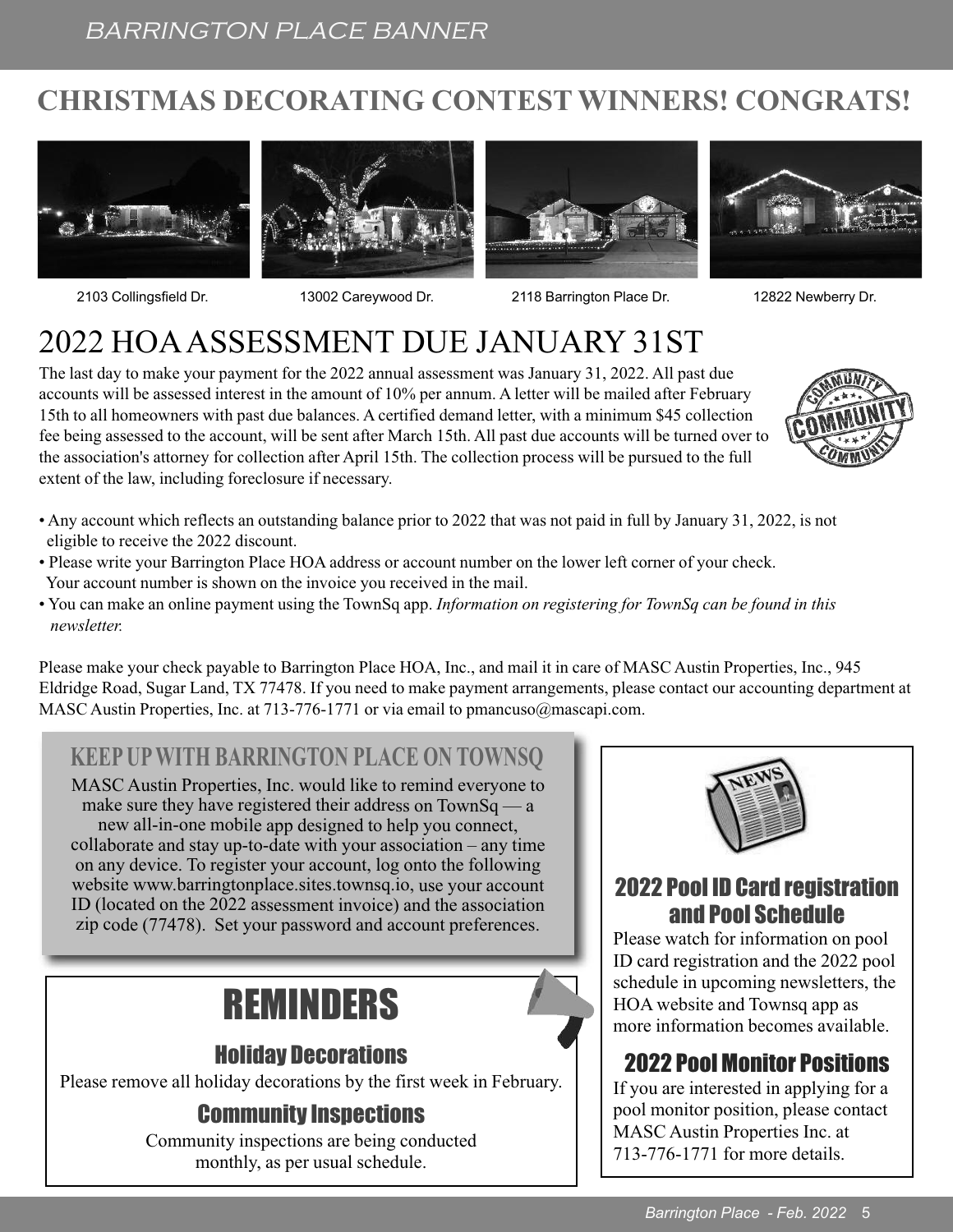# **ALSTON ROAD FENCE PROJECT**

The Barrington Place Homeowners'Association (BPHOA), filed an application with the Sugar Land 4B Corporation concerning a Joint Participation Project Funding Request involving the construction of a lightweight concrete wall along the south side of Alston Road in February 2020. The purpose of the project is to construct and install a uniform lightweight concrete wall in both style and material and to remove the Hodge podge of different styles of existing wood fence in varying states of repair. The submitted project is budgeted at \$131,704.10 with 50% of the cost to be reimbursed to the BPHOA by the Sugar Land 4B Corporation. The HOA will then be responsible for the maintenance of the constructed lightweight concrete wall into the future.



After the initial submission of the application on February 25, 2020, the application was sidetracked by the Covid Pandemic and the program was suspended indefinitely in March 2020 but came back to life in February 2021.

Notification of the Proposed Project to construct a lightweight concrete wall and Questionnaires asking for Owner information related to the Proposed Project were mailed in April 2021 to owners of the 17 properties bordering on and adjacent to the location where the proposed lightweight concrete wall will be built.

When the paperwork was finally presented to the City of Sugar Land for its consideration and input in April 2021, it required that BPHOA have a survey done of the project site. The survey was done. The City after review of the survey, required BPHOA to obtain necessary consents from easement holders such as CenterPoint Energy and also required BPHOA to also enter into agreements with the City regarding the future upkeep and maintenance of the lightweight concrete wall.

On December 21, 2021, the City Council, after publishing notice, held its regular meeting, and approved the funding (the reimbursement portion) for the project.

A walk thru on site along the length of the existing wood fence on the south side of Alston took place on December 16, 2021 with the contractor DCR Builders, the Management Company and the HOA President.

DCR plans on starting work from Summerfield Drive and working east towards Reddington Road (heading toward the school). The existing wood fence will not come down all at once, it will be taken down in sections. For those yards who have pools they will be installing temporary chain link fencing instead of the usual orange plastic mesh fence used in other non-pool yards. During the walk thru DCR explained how they will pull out existing sections of fence, remove/trim/work around encroaching plants and trees, and there was extensive discussion on how the contractor plans on handling the side fences on the lots (securing them) and their separation from the existing fence that runs adjacent to Alston Road.

Summerfield Park will be used as a staging area. Part of the Park will be fenced off from resident use so that construction materials, a dumpster, a skid steer, a porta potty and other equipment can be located nearby while the project unfolds.

For those wanting more information as to the lightweight concrete wall's construction and technical information about the lightweight concrete wall go to www.barringtonplace.net. You will find email links to Rhino Rock (the manufacturer of the components used in the lightweight concrete wall), brochures from Rhino Rock, Engineering reports, and Frequently asked questions.

Some of the perceived advantages of the concrete wall over wood is that the concrete wall is water resistant (will not swell and shrink), will not catch on fire, eliminates a termite food source, is unaffected by temperature changes, is designed to withstand winds of 100 MPH, will not fade like a wood fence. The concrete wall requires less maintenance than a wood fence. The concrete wall has no splits like a traditional wood picket fence and thereby gives more privacy to the properties adjoining the wall.

The community can also give its input into the color choice of the wall facing Alston. The wall can be stained to change its color. Color choices can be seen online at www.barringtonplace.net.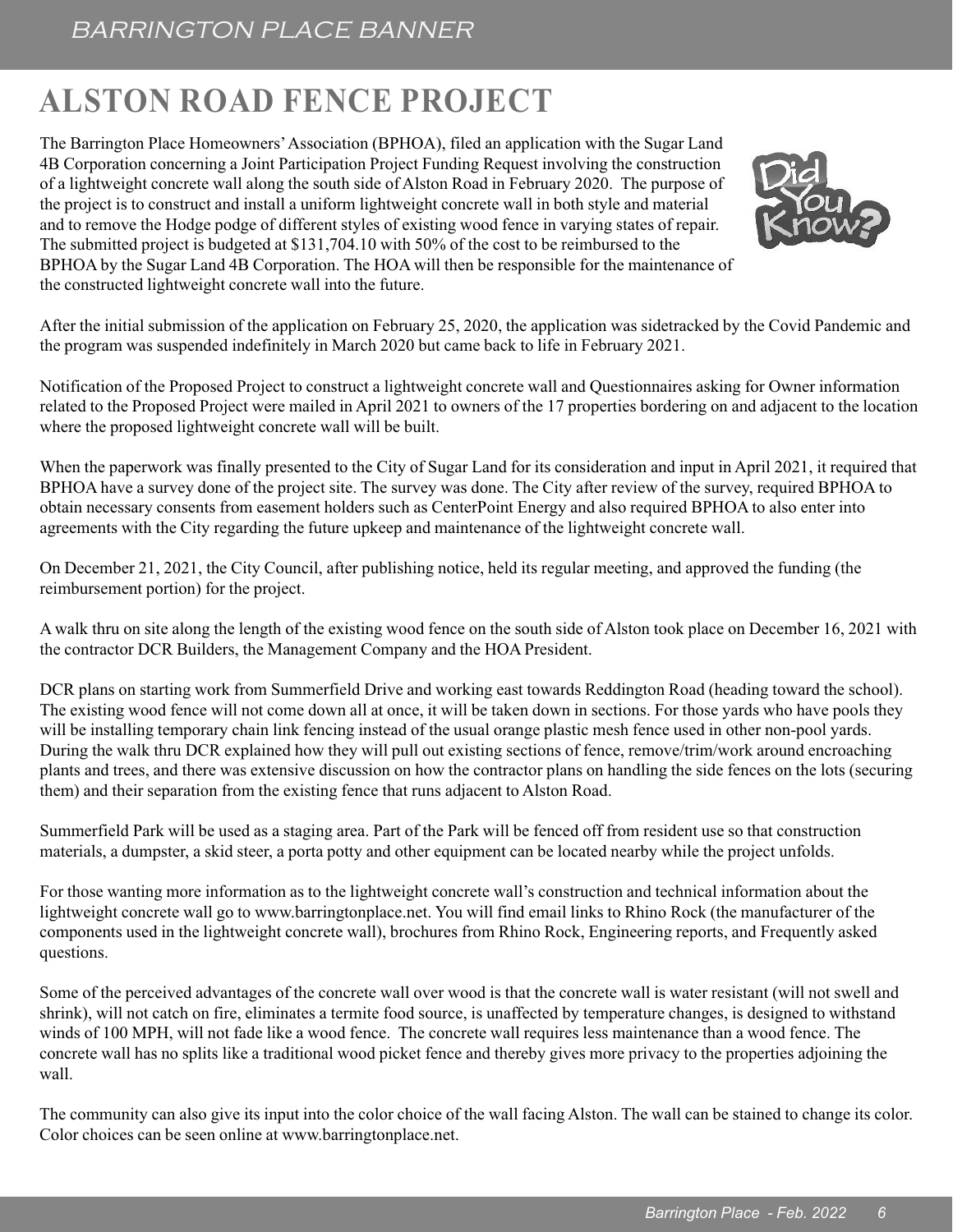### **BARRINGTON PLACE INCOME/EXPENSES - DECEMBER 31, 2021**

|                          |              |                           |            |                               | $\sim$       |
|--------------------------|--------------|---------------------------|------------|-------------------------------|--------------|
| <b>INCOME</b>            |              | <b>CONTRACT</b>           |            | <b>COMMITTEE</b>              |              |
| ASSESSMENTS ACCT ADJ     | $-$ \$850.00 | 911 PHONE                 | \$495.79   | <b>BEAUTIFICATION</b>         | \$398.04     |
| <b>BANK INTEREST</b>     | \$5.81       | <b>CLUBHOUSE CLEANING</b> | \$600.00   | <b>TOTAL</b>                  | \$398.04     |
| <b>CERTIFIED LETTERS</b> | $-$15.00$    | <b>LAWN CARE</b>          | \$2,750.00 |                               |              |
| INTEREST-HOMEOWNERS      | $-$120.63$   | <b>MANAGEMENT</b>         | \$2,750.00 | <b>MAINTENANCE</b>            |              |
| <b>LEGAL FEES</b>        | \$319.67     | <b>NEWSLETTER</b>         | \$1,600.00 | <b>POOL</b>                   | \$568.00     |
| PAYMENT PLAN FEES        | $-$ \$45.00  | <b>POOL SERVICE</b>       | \$1,250.00 | <b>TOTAL</b>                  | \$568.00     |
| <b>TOTAL</b>             | $-$705.15$   | <b>SIGN MAINTENANCE</b>   | \$90.00    |                               |              |
|                          |              | <b>TRASH PICK-UP</b>      | \$46.80    |                               |              |
| <b>ADMINISTRATIVE</b>    |              | <b>WEBSITE</b>            | \$75.00    | <b>TOTAL EXPENSE</b>          | \$17,036.29  |
| <b>BANK CHARGES</b>      | \$22.72      | <b>TOTAL</b>              | \$9,657.59 | <b>TOTAL CASH IN ACCOUNTS</b> | \$750,677.53 |
| <b>CERTIFIED LETTERS</b> | \$540.00     |                           |            |                               |              |
| <b>LEGAL-CORPORATE</b>   | \$367.25     | <b>UTILITIES</b>          |            |                               |              |
| <b>LEGAL-INDIVIDUAL</b>  | \$319.67     | <b>ELECTRIC</b>           | \$546.68   |                               |              |
| <b>OFFICE EXPENSE</b>    | \$1.195.89   | <b>GAS</b>                | \$50.62    |                               |              |
| <b>PRINTING</b>          | \$1.516.71   | <b>TELEPHONE</b>          | \$79.07    |                               |              |
| <b>POSTAGE</b>           | \$857.08     | <b>WATER/SEWER</b>        | \$579.22   |                               |              |
| <b>TAXES-PROPERTY</b>    | \$337.75     | <b>TOTAL</b>              | \$1,255.59 |                               |              |
| <b>TOTAL</b>             | \$5,157.07   |                           |            |                               |              |
|                          |              |                           |            |                               |              |

## TRASH REMINDER:

Please do not put trash out before 6:00 PM on the night before the scheduled pickup day. Trash cans must be stored out of public view.

**Trash days:** MONDAY & THURSDAY **Recycle day:** MONDAY **Green Waste day:** MONDAY **Bulky Waste day:** 1ST MONDAY OF THE MONTH



### PLEASE NOTE THESE DATES ON YOUR CALENDAR!

Easter Egg Hunt tentatively scheduled for April 16, 2022. Volunteers needed for course layout and child control on the day of the event!

> The Yard of the Month contest starts in April 2022 and ends September 2022.

### CITY OF SUGAR LAND TREE TRIMMING INSPECTIONS BEGAN JANUARY 18TH

The City of Sugar Land Public Works Department will be conducting tree trimming inspections beginning January 18th, in Glen Laurel and other neighborhoods.

To ensure public safety in rights-of-way, the City of Sugar Land has tree trimming requirements. A right-of-way is a public space that needs to be maintained free and clear of any obstructions. The City's tree trimming ordinance is designed to improve visibility of stop signs, traffic signals, street name signs and other items related to public safety.

For more information, visit: https://www.sugarlandtx.gov/DocumentCenter/View/3247/Tree-Trimming-Brochure?bidId=.

For questions, please contact 311 or 281-275-2900.